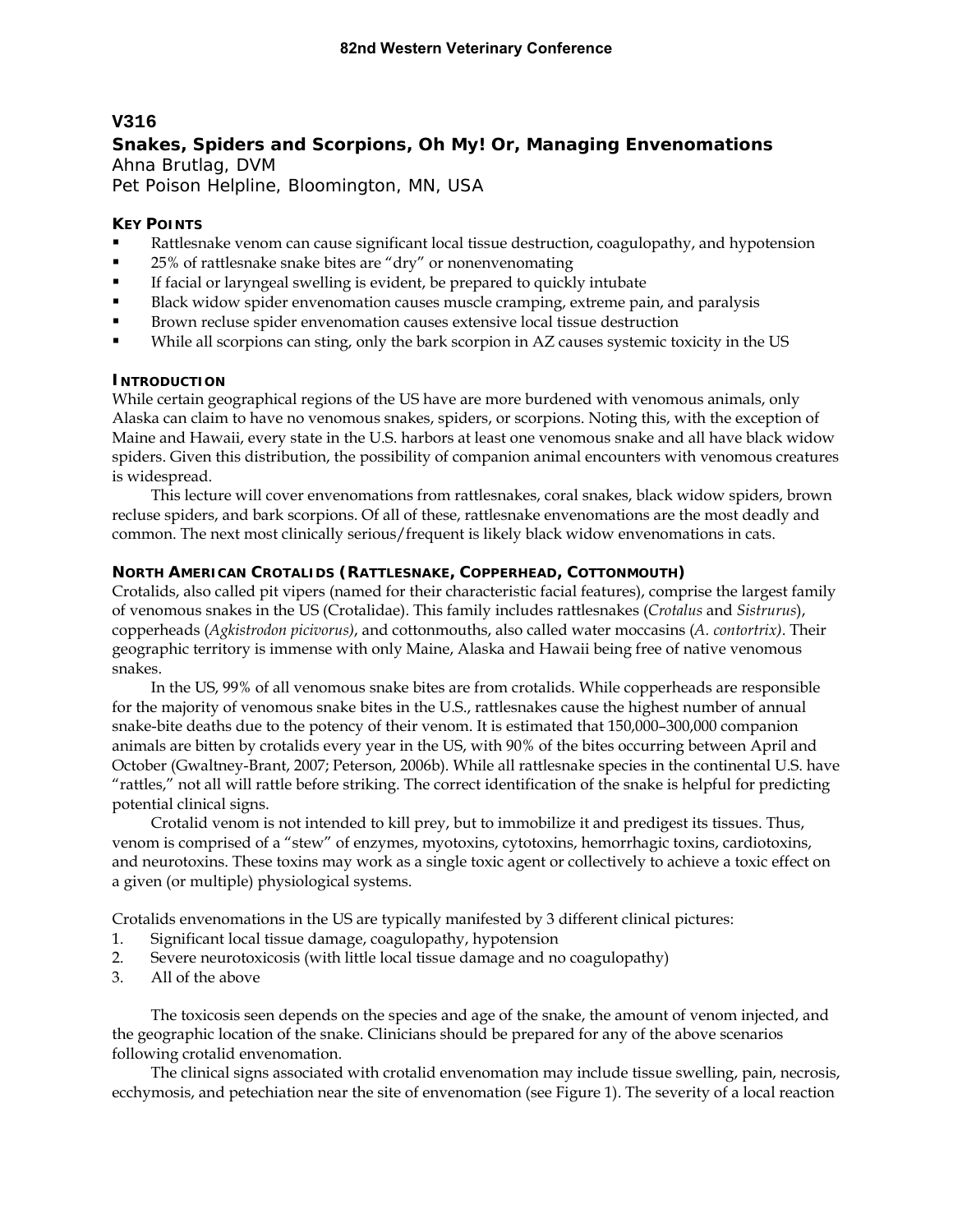does not reflect the potential severity of systemic toxicity. Additionally, since  $\frac{1}{4}$  of bites are "dry," fang marks do not necessarily predict envenomation. When envenomation is present cardiovascular signs may include severe hypotension which is poorly responsive to fluid administration, tachycardia, dysrhythmias and shock. Hypertension may also be noted. Neurological signs include muscle fasciculations, an absence of pupillary reflexes, weakness, ataxia, seizures, and coma. Finally, beware of airway obstruction secondary to facial edema. This is a common occurrence in companion animals as they are frequently bit on the nose or face.

Though it is typical for local or systemic signs of envenomation to appear within 30 min to 2 hours, cases with a delayed onset of signs (up to 8 hrs) have been reported. Therefore, it is important to have all patients with a suspected crotalid bite present to the hospital immediately and be observed for at least 8– 12 hours. Baseline laboratory evaluation including a CBC with a platelet count should be performed. Additionally, careful notation, measurements, and/or pictures of the wound should be documented to note progressing swelling and lesion size. An IV catheter should be placed to allow for the administration of medication and antivenin.

The only proven therapy against crotalid envenomations is antivenin. Antivenin is highly effective at reversing the neurological, coagulopathic, cardiovascular and necrotizing effects of venom if given early. In the U.S., Fort Dodge Laboratories made and marketed a veterinary specific North American crotalid antivenin. However, at the time these notes were written in 2009, Fort Dodge (Wyeth) had been recently purchased by Pfizer Animal Health and the status of its antivenin was not known. In the absence of this product, CroFab™ or Antivipmyn™ (by Bioclon; a Mexican product) will be effective substitutes. CroFab™ may be available from area hospitals and Antivipmyn™ is stocked by some zoos. Begin antivenin administration if significant swelling/necrosis or coagulation defects, fluid loss, change in neurologic status, or cardiac conduction abnormalities are noted. Follow the label guidelines for dilution and administration. Be prepared for a possible anaphylactic reaction, especially when using the veterinary-specific product.

While hospitalized, laboratory values including a CBC with platelet count, baseline serum chemistry, coagulation profile with fibrinogen, and urinalysis should be monitored frequently (especially the coagulation profile, q 12 hrs). Other in-hospital monitoring may include an ECG and frequent checking of blood pressure. Therapies may include the administration of colloids, analgesics (use opioids, not NSAIDS), aggressive IV fluid therapy and blood products. Steroids and drugs interfering with coagulation are best avoided.

Care of the bite wound itself should include clipping and cleaning of the site. Broad spectrum antibiotics may be needed, especially for gram-negative coverage. Surgical excision or suction of the bite wound, the application of hot/cold compresses, or arterial tourniquets, or the administration of aspirin or tranquilizers are not recommended.

The recurrence of symptoms may occur in severe envenomations or when inadequate doses of antivenin have been given. Coagulopathy recurrences have occurred days after antivenin administration. Thus, it may be important to restrain dogs and cats from being too active for the first couple of weeks following a bite. The prognosis in cats and dogs is relatively good provided there is early medical intervention.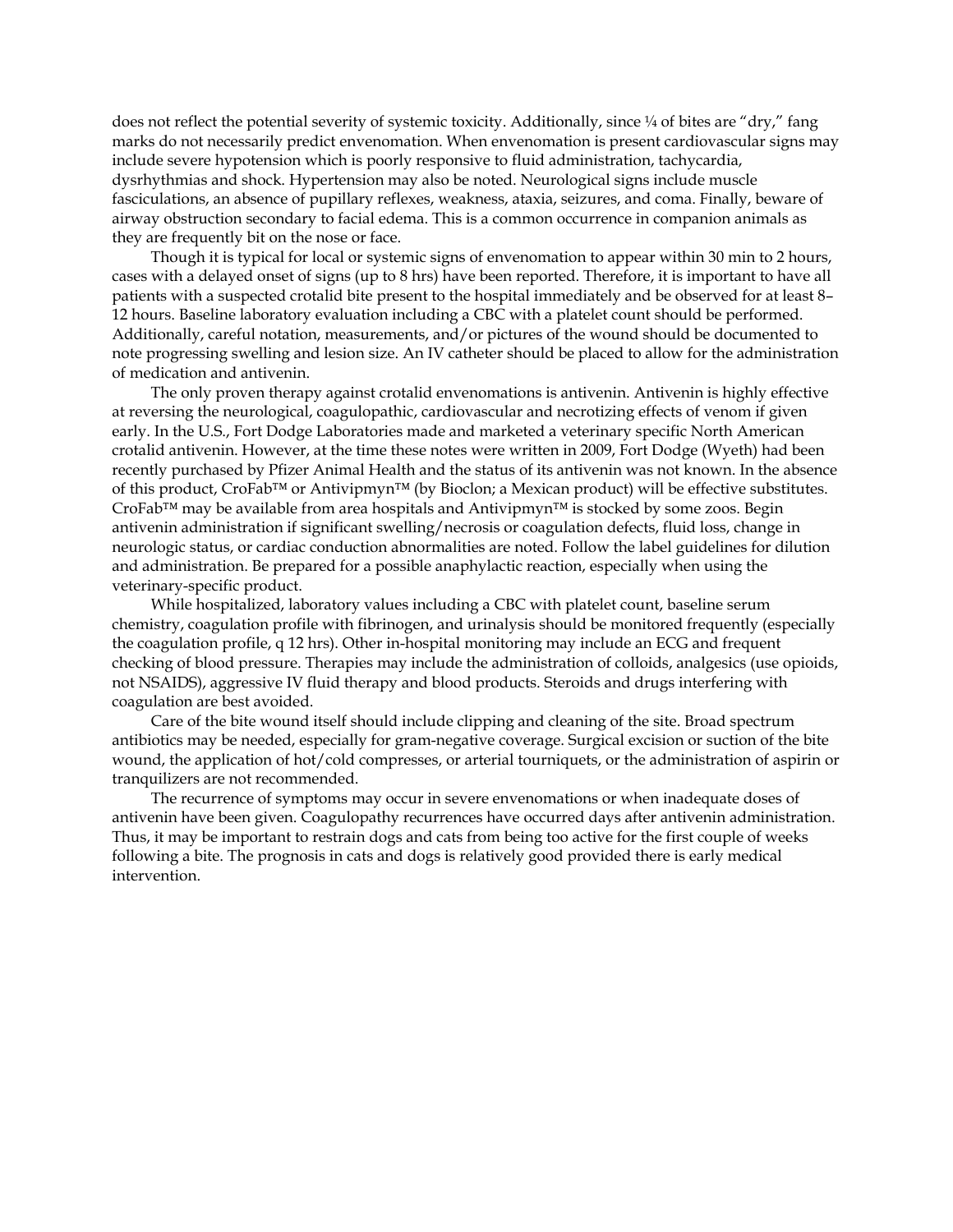**Figure 1. Bite to the face and subsequent envenomation from a prairie rattlesnake. Note the extensive local tissue damage and edema. The dog was not treated with antivenin and the wound took many months to heal. (Photo courtesy of Barney Oldfield, DVM, Totah Animal Hospital, Farmington, New Mexico)** 



#### **RATTLESNAKE VACCINE**

In 2004, Red Rock Biologics released a rattlesnake vaccine aimed at reducing the morbidity and mortality of crotalid envenomations in dogs. The vaccine is designed to elicit an immune reaction to the major protein fractions found in the venom of the Western diamondback rattlesnake. It claims no protection against the Mojave rattlesnake. However, to date there is little published evidence regarding the efficacy of this vaccine and many in the toxicological community remain skeptical. No scientific literature about the product could be found in a Pub Med literature search and repeated requests by the author to speak with a technical services representative from Red Rocks Biologics went unanswered.

#### **CORAL SNAKES (***MICRUROIDES EURYXANTHUS* **AND** *MICRURUS* **SPP.)**

In the US, the following coral snakes may be of clinical significance: The Eastern coral snake, the Texas coral snake, the South Florida coral snake (*Micrurus* spp.); and the Sonoran coral snake (*M. euryxanthus*). These snakes are brightly colored. They have a black head followed by fully circumferential rings of black, red, and yellow (or white). While other, non-venomous snakes share this coloration, the coral snake can be differentiated as the yellow and red bands are directly adjacent ("Red touches yellow, dangerous fellow").

Coral snakes are diurnal and passive but, if provoked, they will strike. However, coral snake envenomations are not common. Even among human beings in N. America, coral snake envenomations make up less than 1% of all venomous snake bites.

The method of envenomation by coral snakes is much different than that of the crotalids. Because they have a rudimentary system for envenomation, chewing action is required to inject venom. In 85% of human coral snake bites, the snake must be aggressively shaken or pulled of the skin (Peterson, 2006a). Companion animals may present to the veterinarian with the snake still attached. It is estimated that 60% of coral snake bites are "dry" or nonenvenomating (Peterson, 2006a). However, the amount of venom in one envenomation may prove fatal for dogs, cats or humans.

Coral snake venom is primarily neurotoxic with possible hematologic complications. Cats may be more prone to life-threatening envenomations than dogs. In cats, the signs of envenomation are primarily neurological and include CNS depression, ascending flaccid quadriplegia, anisocoria and hypothermia (Peterson, 2006a). Hypotensions, respiratory depression followed by failure, and myoglobin release have also been reported. Dogs may exhibit more hematologic signs such as intravascular hemolysis, anemia, and hemoglobinuria in addition to the other listed signs. Also, it is more common to see vomiting, intense salivation, and tachycardia in dogs than in cats (Peterson, 2006a).

Treatment is largely symptomatic and supportive as coral snake antivenin is no longer available in the U.S. Coralmyn™, a Mexican antivenin, is effective and may be available from zoos. Follow manufacturer's guidelines for administration. Surgical excision or suction of the bite wound, the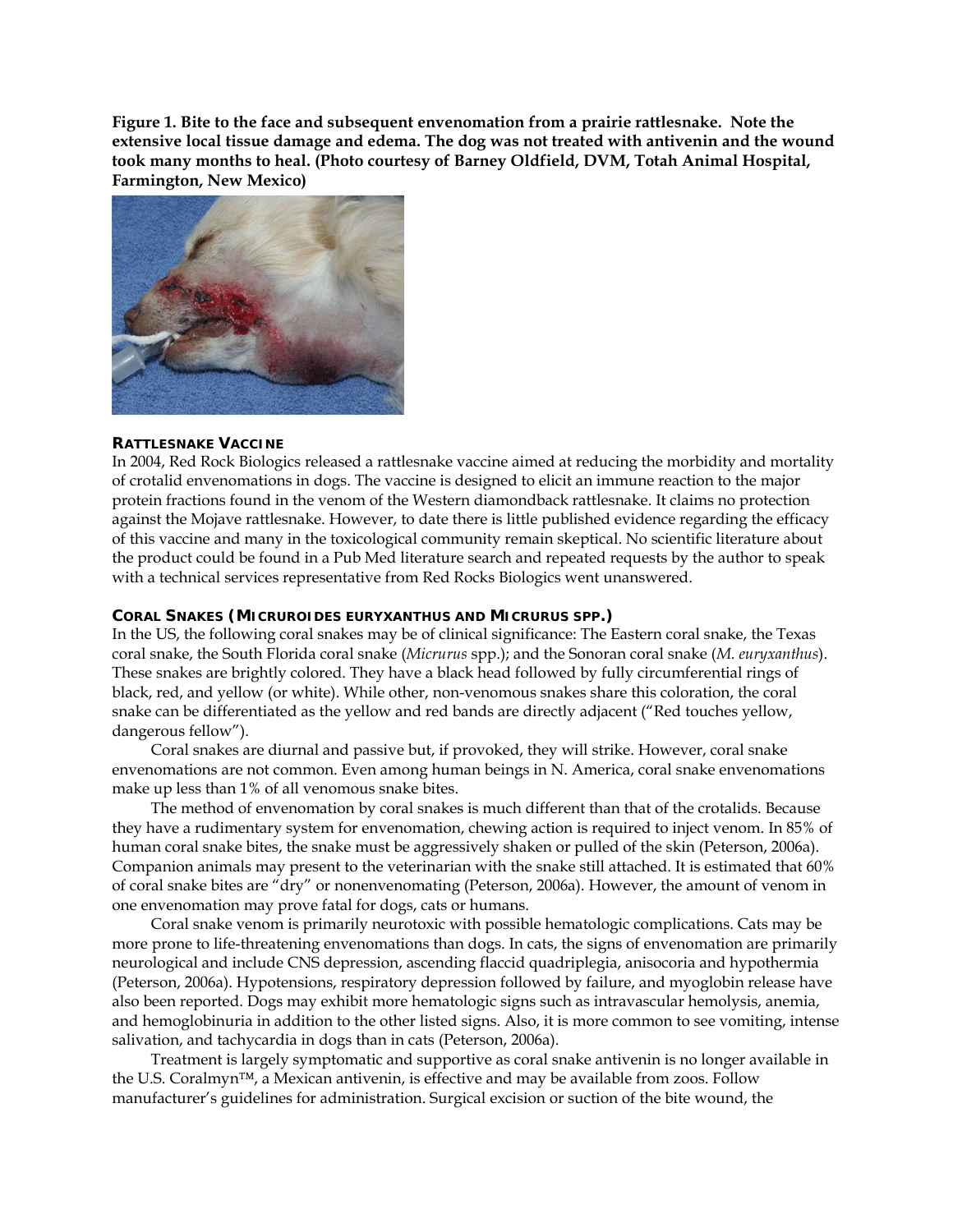application of hot/cold compresses, or arterial tourniquets, or the administration of aspirin or tranquilizers are not recommended.

The bite wound site should be clipped and cleaned well. Broad spectrum antibiotics may be needed, especially for gram-negative coverage, though it is rare to have significant local tissue damage from coral snake bites. Baseline labs such as a CBC, chemistry panel, and urinalysis should be performed. The onset of clinical signs may be delayed for 10–18 hours; thus, patients should be hospitalized and observed for a minimum of 24–48 hours.

Attentive monitoring of respiratory, cardiac, hematologic, and CNS systems is imperative. Death is most often due to respiratory failure; intubation and assisted ventilation may be needed. Intravenous fluids should be used to treat dehydration, maintain tissue perfusion and manage myoglobinuria. If an abnormal heart rate or rhythm is noted, ECG monitoring is necessary. The use of corticosteroids in the absence of anaphylaxis is controversial and not often recommended.

#### **BLACK WIDOW SPIDERS (***LATRODECTUS* **SPP.)**

Black widow spiders are found in every U.S. state except Alaska. They are commonly found west of the Rocky Mountains, from Canada to Mexico. East of the Rocky Mountains, they are also common the southern half of the country and from Maryland southward on the east coast. They are not easily found in New England and the upper Midwest (Vetter, 2009).

Females, the larger sex, are 2–2.5 cm long. They are shiny and black with a characteristic red or orange hourglass shape on their ventral abdomen (becomes more predominant with age). Immature females are brown and do not have the hourglass marking. However, they are still capable of causing severe envenomation. Black widow spiders are not typically aggressive but will bite defensively when their web is disturbed or they are provoked.

Only the female black widow spider is large enough to cause envenomation in mammals and one bite may prove lethal to cats or dogs. Animals may be bitten externally or, perhaps, while trying to ingest the spider. Cats suffering envenomation have been known to vomit up the spider. Cats are especially sensitive to black widow spider venom. One study reported death in 20 out of 22 cats following black widow spider envenomation. The mean survival time was 115 hours (Peterson, 2006c).

Overall, envenomation leads to systemic toxicity, not local tissue damage (as compared to the brown recluse spider). Sings of toxicity begin within 8 hours of envenomation and may persist for days. Signs in dogs include regional numbness, cramping of the abdominal, lumbar, and thoracic muscles, possible respiratory distress, seizures, and extreme pain (Peterson, 2006c). Abdominal rigidity in the absence of pain or tenderness, has been dubbed a hallmark sign of widow spider envenomation (Peterson, 2006c). Cats may be more prone to display salivation, restlessness, vomiting, diarrhea, and severe pain with tremors, muscle cramping, and ataxia preceding compete paralysis. Hypertension and tachycardia are common to both cats and dogs.

Treatment is primarily symptomatic and supportive though antivenin exists and has shown great success in human beings. Antivenin was used in at least one cat with suspected widow spider envenomation that had been clinical for 26 hours. Neurological function was restored within 30 minutes of administration (Gwaltney-Brant, 2007). Supportive care includes diazepam and methocarbamol for muscle relaxation and opioids for analgesia.

#### **BROWN RECLUSE SPIDER (***LOXOSCELES RECLUSA***)**

Brown recluse spiders (BRS), so named for their reclusive nature, are shy, nocturnal hunters. They spin small webs used which they use as a retreat, not to capture prey. The entire spider is 2–3 cm in diameter, light brown/yellow, with a characteristic violin shape on its dorsal cephalothorax (see Figure 2). Their geographical range is well delineated (see Figure 3). However, in spite of this well established range, BRS envenomations continue to be diagnosed well outside of this area (Pace, 2009). Given the strict range of the BRS, these are likely erroneous diagnoses as the skin lesion can mimic the bull's eye lesion of Lyme disease, chemical burns, pressure sores, diabetic ulcers, cutaneous anthrax, and bacterial infections.

The brown recluse spider may easily cohabitate with humans. When in the home, it is often in boxes, under piles of clothing, or in bedding. A most remarkable case report discusses the finding of 2,055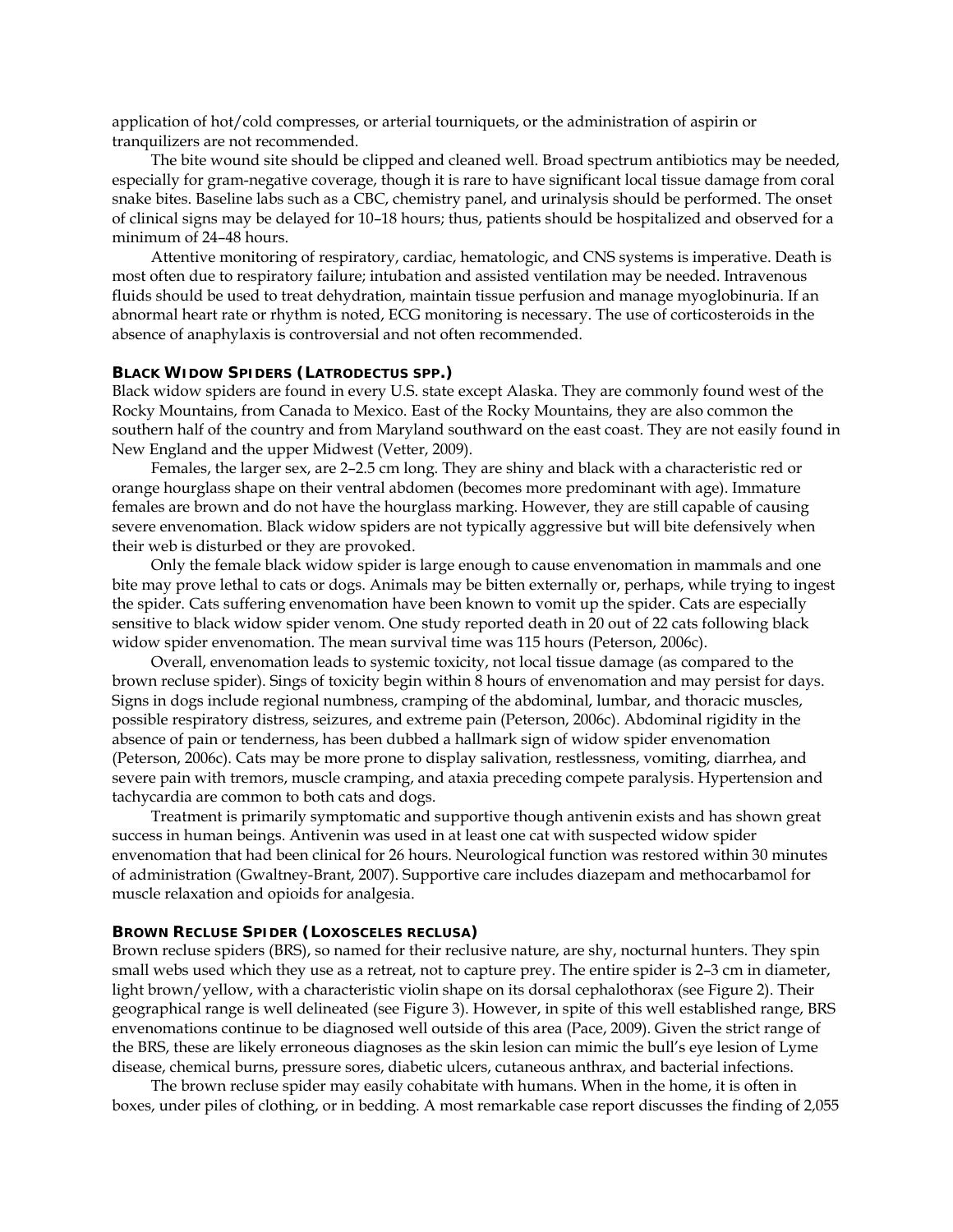brown recluse spiders inside one Kansas home over a 6 month period of time (Vetter, 2002). Of these, 300–400 spiders were large enough to cause envenomation. During this time, no inhabitants reported being bitten. Similar in-home infestations of 30–40 BRS also yielded no reported envenomations.

Predominant clinical signs of BRS envenomation in humans involve local dermal necrosis. Dogs may be slightly more resistant to the effects of BRS venom than humans (Pace, 2009). Initially, the bite may appear as an edematous "bull's eye" lesion, progressing to a hemorrhagic bulla in 1–3 days. The subsequent eschar may be present for weeks, giving way to an indolent ulcer. Systemic signs following envenomation are rarer but may include hemolytic anemia, hemoglobinuria, fever, vomiting, weakness, dehydration (Peterson, 2006d).

Treatment for BRS envenomation is largely supportive. Antivenin is being investigated but is not yet commercially available. Dapsone, a leukocyte inhibitor, has shown some success when used experimentally for the treatment of dermal lesions (Peterson, 2006d). However, in spite of this, its use remains highly controversial. Surgical excision of dermal lesions is no longer recommended. Additional treatments may include analgesics, antibiotics, wound debridement, and antiemetics, antipyretics, and intravenous fluids for systemic signs. Drugs that disrupt coagulation should be avoided in cases of systemic toxicity.

**Figure 2. Brown recluse spider (***Loxosceles recluse)***. Note the characteristic violin shape on the cephalothorax. This shape is not well demarcated in immature spiders. (Courtesy of Richard Vetter, Dept. of Entomology, University of California, Riverside)** 



**Figure3. Geographic distribution of** *Loxosceles* **spiders, including the brown recluse (***L. reclusa)***, in the United States. (Courtesy of Richard Vetter, Dept. of Entomology, University of California, Riverside)** 



### **BARK SCORPION (***CENTRUROIDES EXILICAUDA***)**

Scorpions are arachnids. They have large claws or pinchers with which to grasp prey but, more concerning, is the telson. The telson is an appendage attached at the caudal abdomen which contains two venom glands and a stinger. Hence, scorpions do not "bite," they "sting." All scorpions are capable of